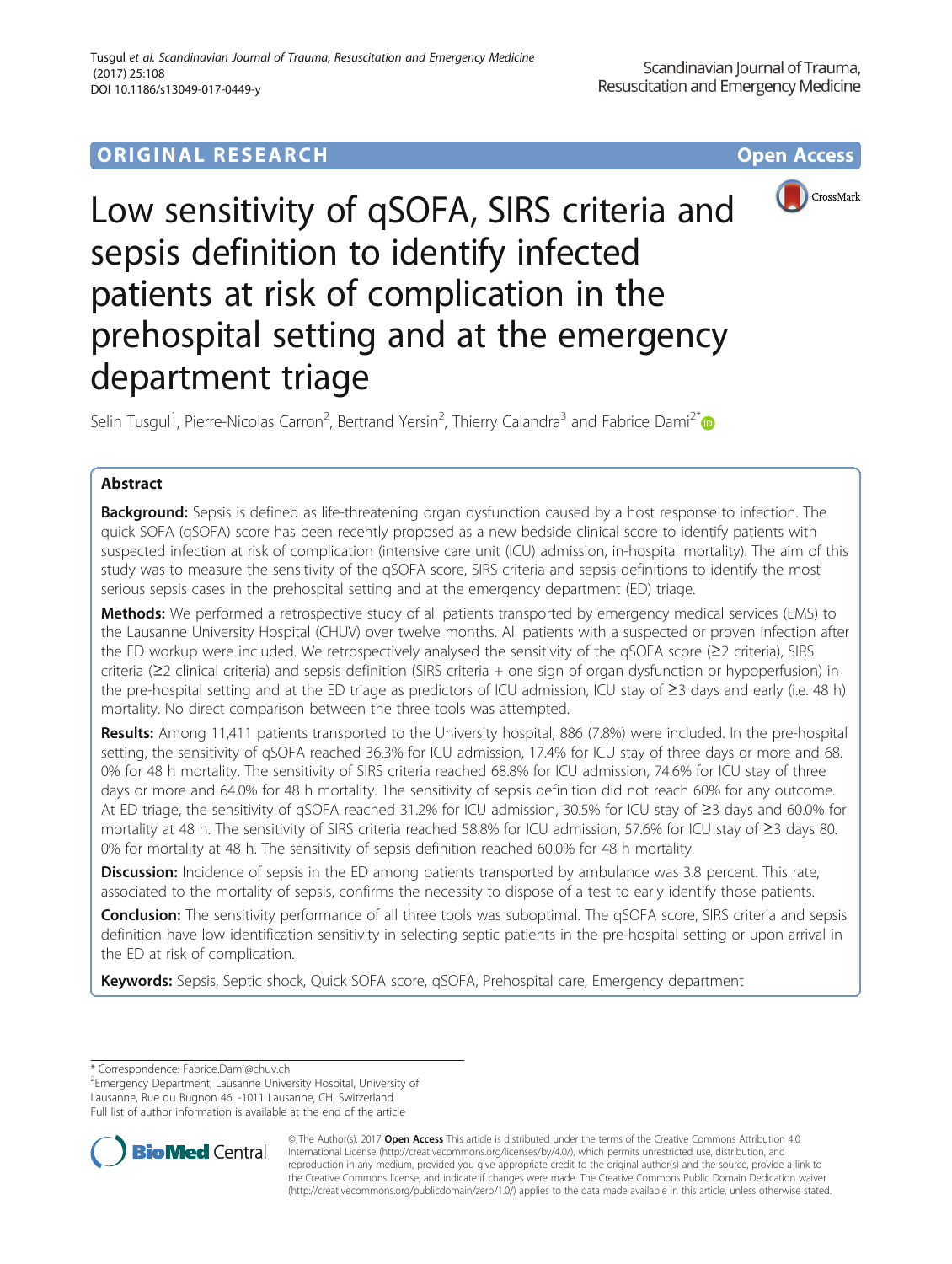# Background

Sepsis is a frequently encountered life-threatening condition with a mortality rate greater than that of acute coronary syndrome or ischemic vascular stroke [\[1](#page-5-0)]. In 1992 [[2\]](#page-5-0) and 2001 [[3\]](#page-5-0), clinical criteria were proposed to define four different stages of sepsis: systemic inflammatory response syndrome (SIRS), sepsis, severe sepsis and septic shock. These criteria were used in the Early Goal-Directed Therapy (EGDT) strategy [[4](#page-5-0)–[8](#page-5-0)]: early recognition of sepsis, improvements in diagnostic procedures and prompt antibiotic therapy were largely implemented, leading to a decrease in overall mortality [[9](#page-5-0)–[11](#page-5-0)].

In 2016, the Sepsis Definition Task Force updated these criteria to increase the specificity for predicting mortality or intensive care unit (ICU) admission. This was done by adapting the criteria to the concepts of pathophysiology (in particular, organ dysfunction), and by removing the concept of SIRS [\[12\]](#page-5-0). Regardless of definition, sepsis is still underdiagnosed or diagnosed with delay in the pre-hospital emergency setting and in the emergency department (ED), thereby prejudicing best delivery of care [\[13](#page-5-0)–[16\]](#page-5-0). A study of paramedics' decision-making, for example, considered 30–50% of septic patients as non-urgent [\[1, 13\]](#page-5-0). Unfortunately, the existing scores are limited in terms of performance at initial evaluation of patients; the diagnosis of sepsis is therefore still largely dependent on clinical training and physician experience. The SOFA score is intended to be used in the ICU and to a lesser extent in the ED, and is a valuable predictor of severe outcome [[17\]](#page-5-0). Nevertheless, it requires laboratory values, which are usually unavailable in the pre-hospital setting and at ED triage. Owing to these limitations, the task force suggested the use of the "quick SOFA" (qSOFA) score outside of critical care settings, to identify patients with suspected infection who are likely to develop complications of sepsis (ICU admission, in-hospital mortality) [\[12](#page-5-0)]. The qSOFA score appears to be a better predictor of in-hospital mortality and ICU admissions for infected patients in the ED than the SOFA score [[18](#page-6-0)]. A recent study also suggested that qSOFA is better than previous criteria at predicting in-hospital mortality among patients with suspected infection in the ED, but in this study, data on the three components of qSOFA were collected at their worst level during the ED stay [[19\]](#page-6-0). Thus, the qSOFA score may be used as an additional tool to prompt prehospital and ED clinicians to consider the possibility of sepsis and escalate care appropriately. For paramedics as well as for ED triage, it is of prime interest to identify a clinical score to recognize the most serious cases among infected patients as early as possible.

The primary aim of this retrospective study was, in the prehospital emergency setting and at ED initial triage, to compare the identification sensitivity of the qSOFA with other clinical criteria or definition (SIRS, sepsis), in selecting, among infected patients, the most severe cases or those at risk of complication (in-hospital mortality at 48 h, admission to the ICU and ICU stay ≥3 days). The secondary goal was to measure the incidence and mortality of septic patients transported by emergency medical services (EMS) to a Swiss urban University Hospital ED.

# **Methods**

## Study design and setting

We performed a retrospective study on all patients transported by EMS to the Lausanne University Hospital (CHUV), between 1st January and 31st December 2012. The state of Vaud, an area of  $3200 \text{ km}^2$  in western Switzerland, supports a mainly urban and suburban population (730,000 in 2012). A centralised criteriabased dispatch centre covers the whole state and handles c.27,000 primary ambulance transports per year (secondary transfers between hospitals were excluded). There are seven regional hospitals equally distributed throughout the state and one University Hospital, CHUV, a 1050-bed tertiary referral centre. Ambulances are all staffed with emergency medical technicians (EMT) and/ or paramedics using state protocols for autonomous intravenous access, cardiopulmonary resuscitation procedures, defibrillation and emergency drug administration. They assess the severity of a patient's condition according to the National Advisory Committee for Aeronautics (NACA) score [\[20, 21](#page-6-0)]. In 2012, the ED triage station of CHUV received 56,836 patients (20% arriving by ambulance); they were all triaged by a four-level emergency scale, the *Swiss Emergency Triage Scale* [\[22](#page-6-0)]. The ED admits adults (except ophthalmology and gynaecology patients) and the most critical paediatric cases; there is another specific paediatric ED for less severe cases. Of the 56,836 patients, 36,129 (63.5%) were treated in to the ED, while others were reoriented towards specialist consultants or to the out-patient primary care clinic. The most severe patients were admitted to ICU or 'intermediate care' units following their ED work up.

### Population and data sources

The state health services gave us access to the prehospital charts of all patients transported by EMS to the CHUV ED during the year 2012. Patients <18 years old, prisoners, pregnant women, patients in cardiorespiratory arrest, severe trauma victims, and epileptic seizure cases were excluded. The charts, ED and hospital medical records were evaluated by one reviewer. All patients with a suspected infection without alternative diagnosis, or microbiologically proven infection found in the ED workup, were included. A suspicion or diagnosis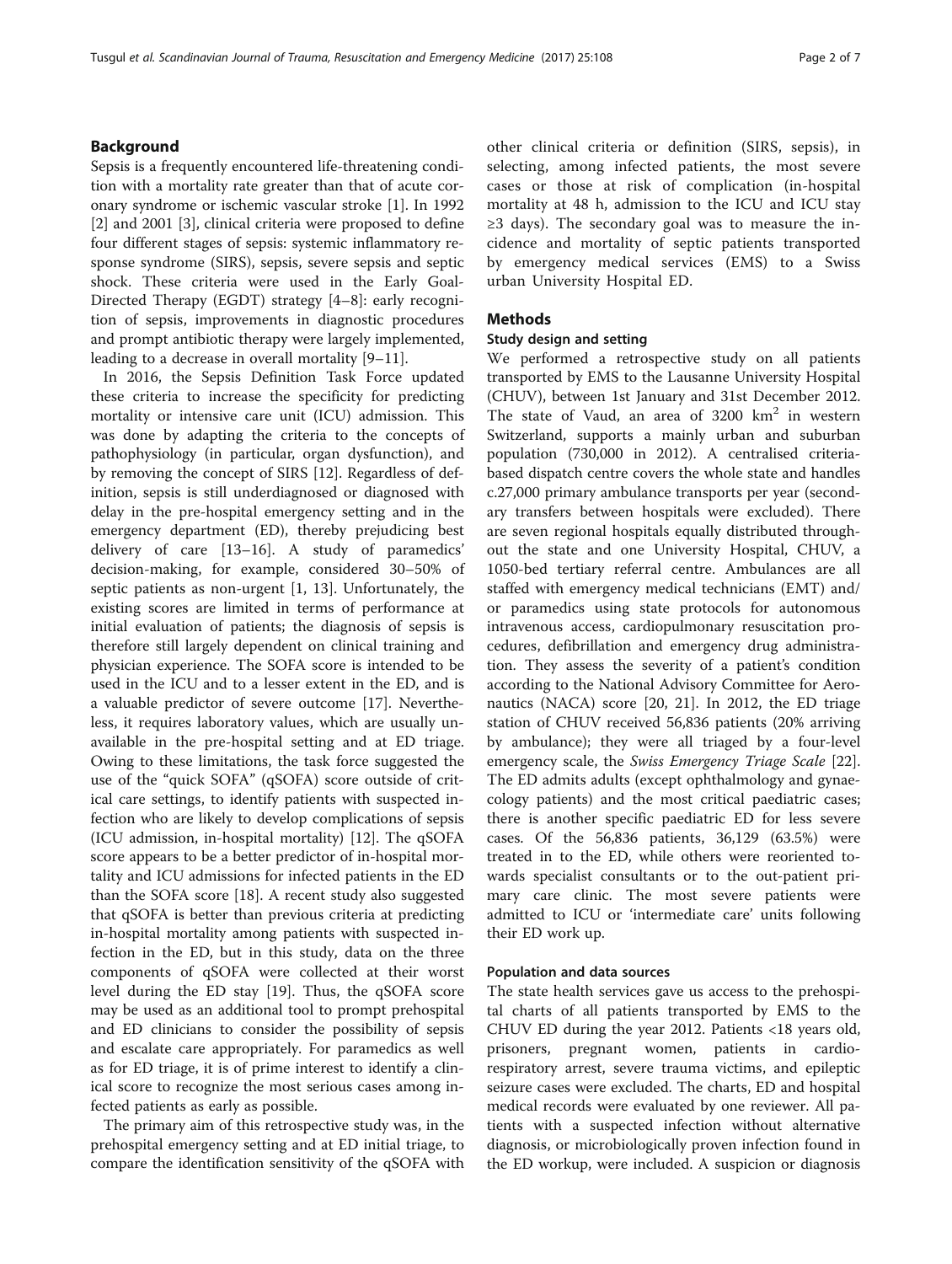of infection was made using the following data extracted from prehospital and electronic hospital records in the pre-hospital setting, at ED triage, and then during the first 6 h in the ED: clinical characteristics (systolic blood pressure [SBP], respiratory rate [RR], heart rate [HR], oxygen saturation, body temperature, neurological evaluation (glasgow coma scale (GCS)). Diagnosis on the discharge letter (source of infection, underlying conditions, immune status, outcomes), biological characteristics (laboratory values, microbiological data) and therapy (antibiotic treatment) were also used to include patients. Demographic characteristics (sex, age, date of death) were collected as well. The severity of the infection was assessed within the first 6 h in the ED. This allowed classification of the studied patients into two groups, according to the new definitions of the Third International Consensus Definitions [\[12](#page-5-0)]: an infection group (infection without organ dysfunction) and a sepsis group (infection with organ dysfunction, including septic shock). Patients with advance directives requesting limited care were not excluded.

We calculated the qSOFA score and recorded if SIRS and sepsis definitions could be applied to each patient in both groups, at two specific time points: in the prehospital setting with data collected by EMS and at ED triage, with data collected by nurses.

The qSOFA score ranges from 0 to 3 with one point awarded for each of the following clinical signs: SBP ≤100 mmHg, RR ≥22/min, and altered mental status from baseline. A score  $\geq 2$  signals a greater risk of prolonged ICU stay or increased mortality.

The SIRS criteria use the clinical criteria of the Surviving Sepsis Campaign (SSC) for SIRS [[4\]](#page-5-0), comprising at least two of the following criteria: HR >90/min, RR >20/ min and temperature < 36° or ≥38.3 °C.

The Sepsis definition used in this work follows the clinical criteria of SSC for severe sepsis [[4\]](#page-5-0): the SIRS definition plus one sign of organ dysfunction or hypoperfusion (GCS < 15 or decline from baseline, oxygen saturation < 90% or SBP <90 mmHg). We analysed the sensitivity of these entities at two specific time points, in the prehospital setting and at the ED's triage, to predict ICU admission, ICU stay of ≥3 days and mortality at 48 h.

No direct comparison between the three tools was attempted.

### Statistical analysis

Simple descriptive statistics were used to analyze population characteristics. We described data using percentages or medians with interquartile range (IQR). Sensitivities, medians, averages and percentages were calculated using XLSTAT, statistical software compatible with Microsoft Excel (<https://www.xlstat.com>).

# Results

### Study population

There were 26,632 primary EMS transports within the State of Vaud in 2012. In total, 11,411 patients were transported to CHUV. In total, 890 patients fulfilled the criteria of a diagnosis or suspicion of infection in the ED; four had missing data and were excluded. Finally, 886 (7.8%) patients were included (Fig. [1](#page-3-0)).

### General characteristics

In all, 462 (52.1%) patients were male, the mean age was 80 years (range: 22–102), and 131 (14.8%) were immunosuppressed (Table [1\)](#page-3-0). Following the ED workup, 454 (51.2%) patients were classified in the infection group and 432 (48.8%) in the sepsis group (Fig. [1](#page-3-0)). The incidence of sepsis in the ED among patients transported by ambulance to CHUV was 3.8/100 patients.

Eighty patients (9.0%) were admitted to the ICU (16.9% of the sepsis group (73) and 1.5% of the infection group (7)), of whom 59 (73.8%) stayed in the ICU for ≥3 days (75.3% of the sepsis group (55) and 57.1% of the infection group (4)) (Table [1](#page-3-0)). Twenty-five (2.8%) patients died within 48 h after admission (5.3% of the sepsis group (23) and 0.4% of the infection group (2)) (Table [1\)](#page-3-0). The site of infection was respiratory in 486 patients (54.9%), genitourinary in 178 (20.0%), gastrointestinal in 115 (13.0%) and skin and joint in 66 (7.4%) (Table [1\)](#page-3-0). Infections were microbiologically documented in 354 patients (40%). The most commonly encountered pathogens were *Escherichia coli*  $(n = 137, 38.7\%)$ , Streptococci ( $n = 61, 17.2\%$ ), and Staphylococcus aureus  $(n = 27, 7.6\%)$ . Polymicrobial flora was found in 40 cases  $(11.3\%)$ .

Table [2](#page-4-0) shows the numbers and rates of patients corresponding to the clinical entities studied correlated to the outcomes.

### Sensitivity of the clinical tools in the prehospital setting

The sensitivity of qSOFA  $(\geq 2)$  reached 36.3% for ICU admission, 17.4% for ICU stay of ≥3 days and 68% for 48 h mortality. The sensitivity of SIRS criteria reached 68.8% for ICU admission, 74.6% for ICU stay of ≥3 days and 64% for 48 h mortality. The sensitivity of sepsis definition did not reach 60% for any outcome (Table [3](#page-4-0)).

### Sensitivity of the clinical tools at ED triage

The sensitivity of qSOFA  $(\geq 2)$  reached 31.2% for ICU admission, 30.5% for ICU stay of ≥3 dayse and 60% for 48 h mortality. The sensitivity of SIRS criteria reached 58.8% or ICU admission, 57.6% for ICU stay of ≥3 days and 80.0% for mortality at 48 h. The sensitivity of sepsis definition reached 60.0% for 48 h mortality. All other measured values did not reach 60% for any outcome (Table [3\)](#page-4-0).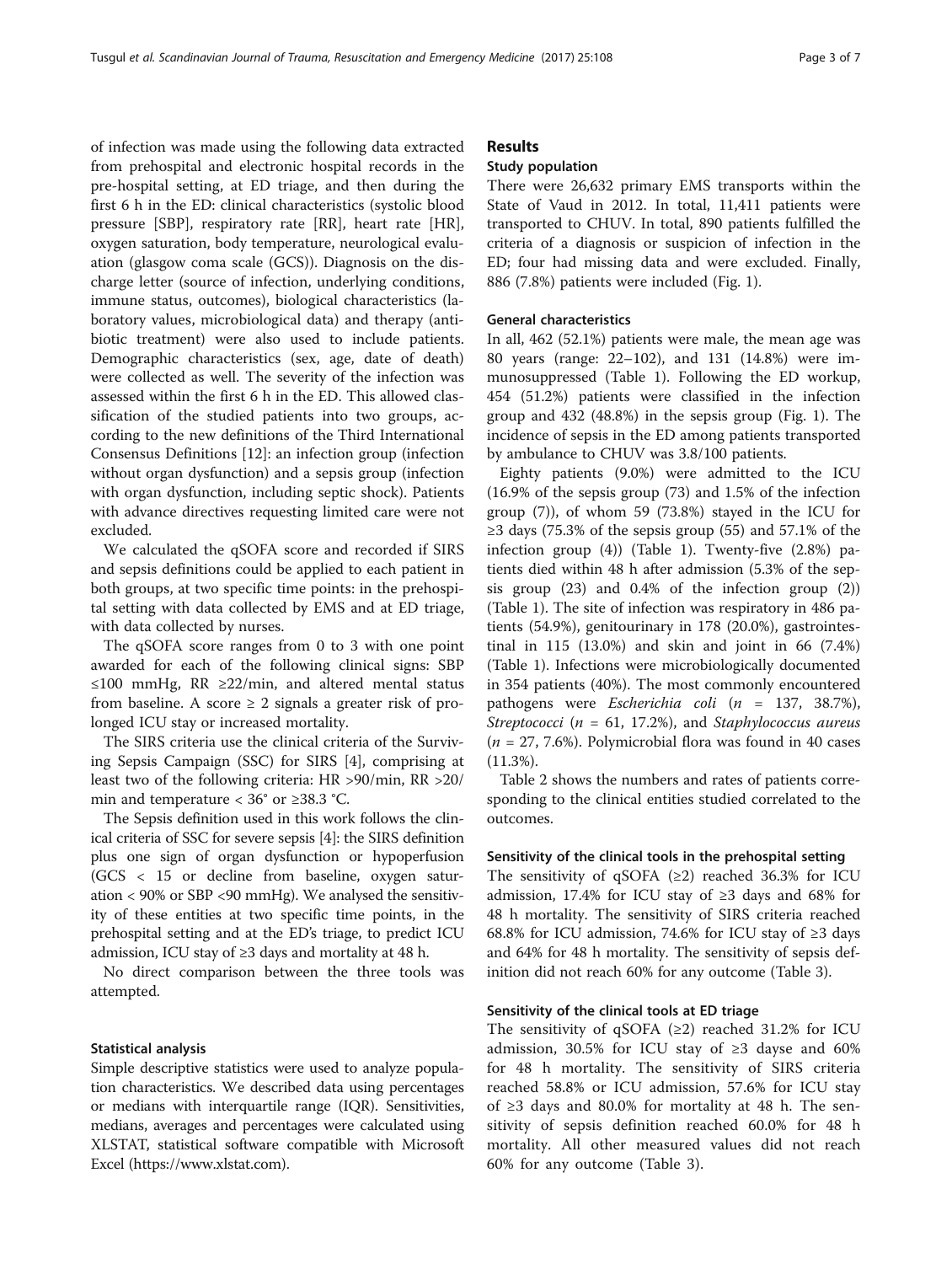<span id="page-3-0"></span>

### Table 1 Patient characteristics

|                                    | All patients | Severity of the infection within 6 h of ED admission |              |  |
|------------------------------------|--------------|------------------------------------------------------|--------------|--|
|                                    |              | Infection group                                      | Sepsis group |  |
| Demographics                       |              |                                                      |              |  |
| N(%)                               | 886 (100)    | 454 (51.2)                                           | 432 (48.8)   |  |
| Male (%)                           | 462 (52.1)   | 232 (51.1)                                           | 230 (53.2)   |  |
| Mean age (min-max)                 | 80 (22-102)  | 80 (22-100)                                          | 79 (25-102)  |  |
| Immunosuppression <sup>a</sup> (%) | 131 (14.8)   | 53 (11.7)                                            | 78 (18.1)    |  |
| Outcomes                           |              |                                                      |              |  |
| ICU admissions (%)                 | 80 (9.0)     | 7(1.5)                                               | 73 (16.9)    |  |
| ICU stay of $\geq$ 3 days (%)      | 59 (73.8)    | 4(57.1)                                              | 55 (75.3)    |  |
| Mortality at 48 h (%)              | 25(2.8)      | 2(0.4)                                               | 23(5.3)      |  |
| Focus of infection                 |              |                                                      |              |  |
| Respiratory (%)                    | 486 (54.9)   | 209 (46.0)                                           | 277 (64.1)   |  |
| Genitourinatory (%)                | 178 (20.1)   | 111(24.5)                                            | 67 (15.5)    |  |
| Gastrointestinal (%)               | 115 (13.0)   | 74 (16.3)                                            | 41 (9.5)     |  |
| Skin/joint (%)                     | 66 (7.5)     | 48 (10.6)                                            | 18(4.2)      |  |
| Central nervous system (%)         | 8(0.9)       | 1(0.2)                                               | 7(1.6)       |  |
| Endocarditis (%)                   | 4(0.5)       | 2(0.4)                                               | 2(0.5)       |  |
| Other (%)                          | 17(1.9)      | 5(1.1)                                               | 12(2.8)      |  |
| Unknown <sup>b</sup> (%)           | 12(1.4)      | 5(1.1)                                               | 7(1.6)       |  |

Data are presented as n (%)

Infection group: infected patients without organ dysfunction. Sepsis group: including septic shocks; infected patients with organ dysfunction ED emergency department, ICU intensive care unit

ED emergency department, ICU intensive care unit<br><sup>a</sup>Included human immunodeficiency virus, chronic steroid use (>1 month) and cancer

<sup>b</sup>Infection suspected, but no pathogen and/or site identified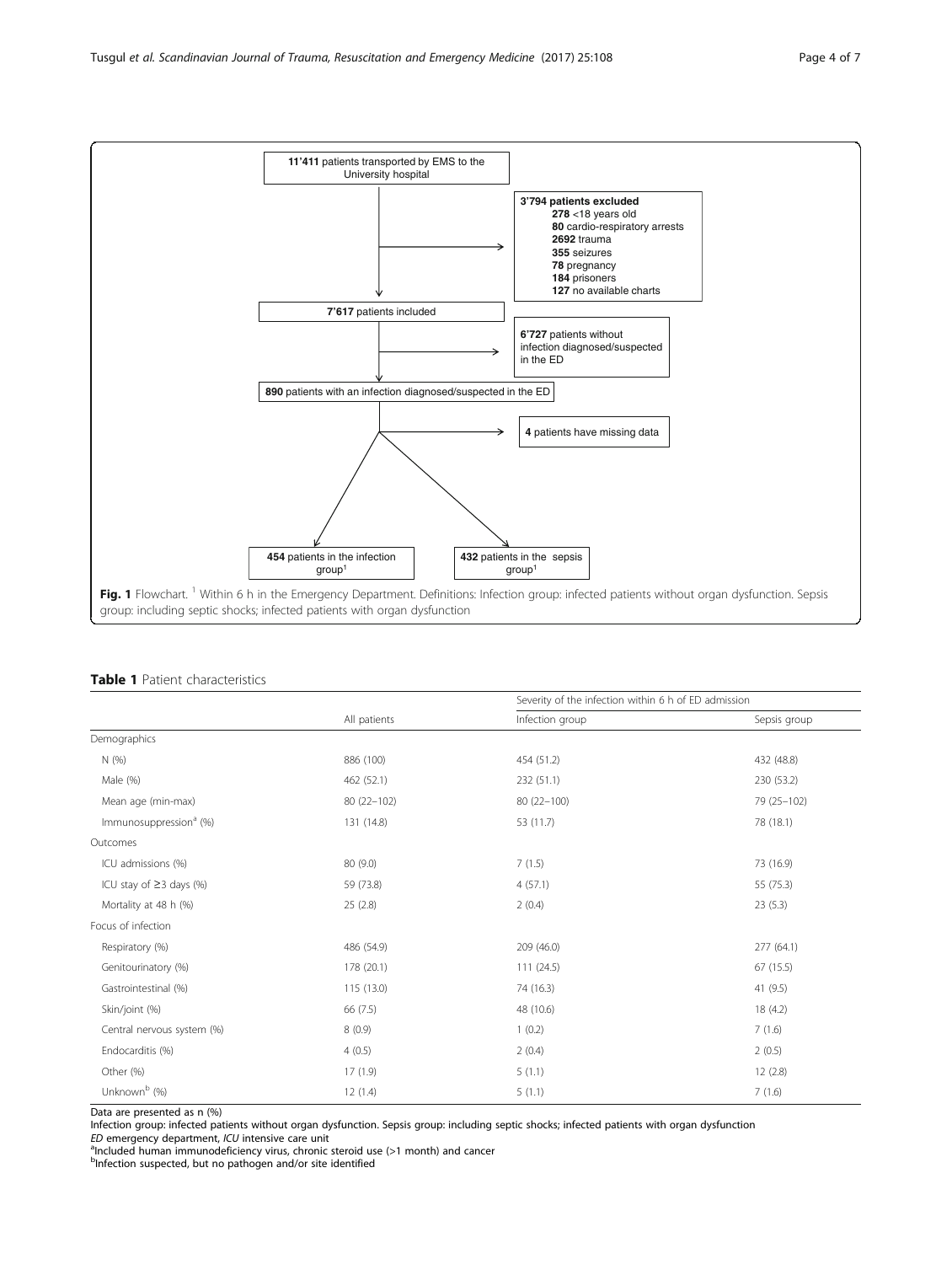|                            | All patients | ICU admission | ICU stay $\geq$ 3 days | Mortality at 48 h |
|----------------------------|--------------|---------------|------------------------|-------------------|
| N(%)                       | 886 (100)    | 80(9)         | 59 (73.8)              | 25(2.8)           |
| Prehospital setting        |              |               |                        |                   |
| $qSOFA$ score $\geq$ 2 (%) | 165 (18.6)   | 29 (36.3)     | 8(13.6)                | 17(68.0)          |
| SIRS criteria (%)          | 437 (49.3)   | 55 (68.8)     | 44 (74.6)              | 16(64.0)          |
| Sepsis definition (%)      | 234 (26.4)   | 40 (50.0)     | 32 (54.2)              | 13 (52.0)         |
| ED's triage                |              |               |                        |                   |
| $qSOFA$ score $\geq$ 2 (%) | 149 (16.8)   | 25(31.3)      | 18 (30.5)              | 15(60.0)          |
| SIRS criteria (%)          | 374 (42.2)   | 47 (58.8)     | 34 (57.6)              | 20(80.0)          |
| Sepsis definition (%)      | 221 (24.9)   | 34 (42.5)     | 25(42.4)               | 15(60.0)          |

<span id="page-4-0"></span>Table 2 Clinical tools

Data are presented as n (%)

qSOFA score: ≥2 items: RR ≥22/min; SBP ≤100 mmHg; GCS <15 or decline from baseline. SIRS criteria: ≥2 items: RR >20/min, HR >90/min, temperature ≥ 38.3 °C or <36 °C. Sepsis definition: SIRS criteria plus one of the following item: SBP <90 mmHG, GCS < 15 or decline from baseline, oxygen saturation < 90% ED emergency department, ICU intensive care unit

### **Discussion**

Incidence of sepsis in the ED among patients transported by ambulance to CHUV is 3.8 per 100 patients. The high number of patients admitted with sepsis confirms the importance of this diagnosis in terms of volume and severity. Thus early recognition, which allows the possibility of initiating early treatment, is important [[1, 11\]](#page-5-0).

The qSOFA is a relatively new clinical score used to identify septic patients outside the critical care unit likely to develop complications. It has been validated in a prospective multicentric study for patients already ongoing ED work-up [\[19](#page-6-0)].

For patients in the pre-hospital setting or in the ED with infection diagnosed or suspected afterward, we retrospectively calculated the sensitivity of the qSOFA score, SIRS criteria and sepsis definitions to identify cases at risk of complication. In summary, the sensitivity performance of all three tools was suboptimal. The qSOFA score, in particular, does not achieve in recognizing the most seriously infected patients early, and so brings no extra value to paramedics or prehospital physicians in their quest to identify such. A similar conclusion was reached by Dorsett et al. [[23](#page-6-0)], but on a much smaller population than in our study.

At ED triage, as previously reported [[24](#page-6-0), [25\]](#page-6-0), qSOFA scored poorly in identifying severe sepsis, and was likewise poor in both pre-hospital and at ED triage in predicting ICU stays ≥3 days. In both settings, it was best in identifying infected patients at risk of mortality at 48 h.

The sepsis definition also performed poorly, as its sensitivity never exceeded 60%. However, the SIRS criteria performed well, both in the prehospital setting and at the ED triage, with sensitivity results from 68 to 80%, probably owing to the absence of specificity for organ dysfunction, which exists already at an advanced stage of infection. The SSC considers that SIRS criteria remain useful for the identification of infection [\[26\]](#page-6-0). Williams et al. go even further by establishing that SIRS is associated with an increased risk of deleterious response to infection and mortality, and would be a useful screening tool [[27\]](#page-6-0). In the meantime, for the prehospital setting in

| Table 3 Sensitivity of clinical tools to predict clinical outcomes |
|--------------------------------------------------------------------|
|--------------------------------------------------------------------|

| ICU admission     | ICU stay $\geq$ 3 days | Mortality at 48 h   |
|-------------------|------------------------|---------------------|
|                   |                        |                     |
| 36.3 (26.6–47.2)  | $17.4(9.1-30.7)$       | 68.0 (48.4-82.8)    |
| 68.8 (57.9-77.9)  | 74.6 (62.2-84)         | 64.0 (44.5-79.8)    |
| 50 (39.3-60.7)    | 54.2 (41.7–66.3)       | 52.0 (33.5 - 70)    |
|                   |                        |                     |
| 31.2 (22.2–42.1)  | $30.5(20.3-43.2)$      | $60.0(40.7 - 76.6)$ |
| 58.8 (47.8-68.9)  | 57.6 (44.9-69.4)       | 80.0 (60.9-91.1)    |
| $42.5(32.3-53.4)$ | 42.4 (30.6-55.1%)      | $60.0(40.7 - 76.6)$ |
|                   |                        |                     |

Data are presented as percentages and interquartile range (IQR)

qSOFA score: ≥2 items: RR ≥22/min; SBP ≤100 mmHg; GCS <15 or decline from baseline. SIRS criteria: ≥2 items: RR >20/min, HR >90/min, temperature ≥ 38.3 °C or <36 °C. Sepsis definition: SIRS criteria plus one of the following item: SBP <90 mmHG, GCS <15 or decline from baseline, oxygen saturation < 90% ED emergency department, ICU intensive care unit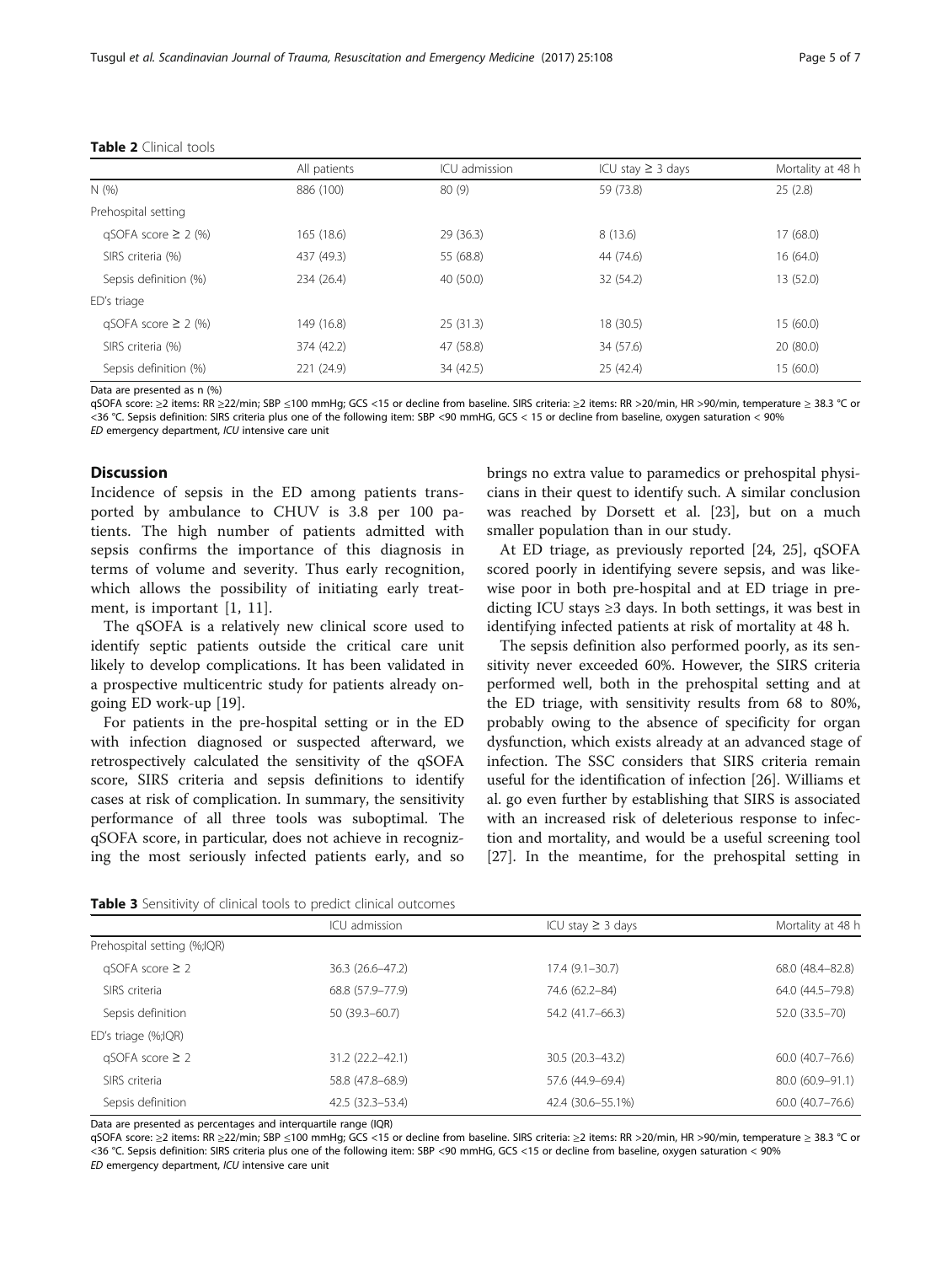<span id="page-5-0"></span>particular, we are still awaiting a validated sensitive clinical tool to identify early septic patients of any severity, let alone those at risk.

# Limitations

Ours is a monocentric, retrospective study, conducted in a specific prehospital setting. qSOFA score, SIRS and sepsis definitions were only applied to confirmed or suspected infected patients within the ED; therefore, sensitivity was the sole performance measured. A sole reviewer determined the clinical categories and final diagnosis.

# Conclusion

The qSOFA score, SIRS criteria and sepsis definition exhibited suboptimal performance for early recognition of infected patients at risk of complication in the prehospital setting or at ED triage. There is still a lack of a clinical tool to help prehospital caregivers and ED clinicians to identify early, prior to any laboratory results, infected patients at greater risk of poor outcome.

### Abbreviations

CHUV: Lausanne University Hospital; ED: Emergency department; EGDT: Early goal-directed therapy; EMS: Emergency medical services; EMT: Emergency medical technicians; GCS: Glasgow coma scale; HR: Heart rate; ICU: Intensive care unit; MAP: Mean arterial pressure; qSOFA: quick SOFA score; RR: Respiratory rate; SBP: Systolic blood pressure; SIRS: Systemic inflammatory response syndrome; SOFA: Sepsis-related Organ Failure Assessment; SSC: Surviving sepsis campaign

#### Acknowledgements

Marina Braschler for her contribution to the retrospective database.

#### Funding

Not applicable.

#### Availability of data and materials

The datasets used and/or analysed during the current study are available from the corresponding author on reasonable request.

### Authors' contributions

ST collected the data. ST and FD drafted the manuscript and performed the statistics. PNC, BY and TC designed the study and reviewed the manuscript. All authors read and approved the final manuscript.

#### Ethics approval and consent to participate

The study was approved by the local Institutional Review and Ethics Boards of the University of Lausanne (Commission cantonale d'éthique de la recherche sur l'être humain (CER\_VD), protocol 186/15). No authorisation from patients was required as ours was a retrospective study on de-identified lists of patients.

#### Consent for publication

Not applicable.

### Competing interests

The authors declare that they have no competing interests.

### Publisher's Note

Springer Nature remains neutral with regard to jurisdictional claims in published maps and institutional affiliations.

#### Author details

<sup>1</sup>Service of Internal Medicine, Department of Medicine, Lausanne University Hospital, University of Lausanne, Rue du Bugnon 46, -1011 Lausanne, CH, Switzerland. <sup>2</sup>Emergency Department, Lausanne University Hospital University of Lausanne, Rue du Bugnon 46, -1011 Lausanne, CH, Switzerland. <sup>3</sup>Infectious Diseases Service, Department of Medicine, Lausanne University Hospital, University of Lausanne, Rue du Bugnon 46, -1011 Lausanne, CH, Switzerland.

### Received: 29 March 2017 Accepted: 18 October 2017 Published online: 03 November 2017

#### References

- Seymour CW, Rea TD, Kahn JM, Walkey AJ, Yealy DM, Angus DC. Severe sepsis in pre-hospital emergency care: analysis of incidence, care, and outcome. Am J Respir Crit Care Med. 2012;186(12):1264–71.
- 2. Bone RC, Balk RA, Cerra FB, Dellinger RP, Fein AM, Knaus WA, Schein RM, Sibbald WJ. Definitions for sepsis and organ failure and guidelines for the use of innovative therapies in sepsis. The ACCP/SCCM consensus conference committee. American College of Chest Physicians/Society of Critical Care Medicine. Chest. 1992;101(6):1644–55.
- 3. Levy MM, Fink MP, Marshall JC, Abraham E, Angus D, Cook D, Cohen J, Opal SM, Vincent JL, Ramsay G, et al. 2001 SCCM/ESICM/ACCP/ATS/SIS international sepsis definitions conference. Intensive Care Med. 2003;29(4):530–8.
- 4. Dellinger RP, Levy MM, Rhodes A, Annane D, Gerlach H, Opal SM, Sevransky JE, Sprung CL, Douglas IS, Jaeschke R, et al. Surviving sepsis campaign: international guidelines for management of severe sepsis and septic shock: 2012. Crit Care Med. 2013;41(2):580–637.
- 5. Glickman SW, Cairns CB, Otero RM, Woods CW, Tsalik EL, Langley RJ, van Velkinburgh JC, Park LP, Glickman LT, Fowler VG Jr, et al. Disease progression in hemodynamically stable patients presenting to the emergency department with sepsis. Acad Emerg Med. 2010;17(4):383–90.
- 6. Kumar A, Roberts D, Wood KE, Light B, Parrillo JE, Sharma S, Suppes R, Feinstein D, Zanotti S, Taiberg L, et al. Duration of hypotension before initiation of effective antimicrobial therapy is the critical determinant of survival in human septic shock. Crit Care Med. 2006;34(6):1589–96.
- 7. Rivers E, Nguyen B, Havstad S, Ressler J, Muzzin A, Knoblich B, Peterson E, Tomlanovich M. Early goal-directed therapy collaborative G: early goaldirected therapy in the treatment of severe sepsis and septic shock. N Engl J Med. 2001;345(19):1368–77.
- Seoane L, Winterbottom F, Nash T, Behrhorst J, Chacko E, Shum L, Pavlov A, Briski D, Thibeau S, Bergeron D, et al. Using quality improvement principles to improve the care of patients with severe sepsis and septic shock. Ochsner J. 2013;13(3):359–66.
- 9. Martin GS, Mannino DM, Eaton S, Moss M. The epidemiology of sepsis in the United States from 1979 through 2000. N Engl J Med. 2003;348(16):1546–54.
- 10. Sharif S, Owen JJ, Upadhye S. The end of early-goal directed therapy? Am J Emerg Med. 2016;34(2):292–4.
- 11. Stoller J, Halpin L, Weis M, Aplin B, Qu W, Georgescu C, Nazzal M. Epidemiology of severe sepsis: 2008-2012. J Crit Care. 2016;31(1):58–62.
- 12. Singer M, Deutschman CS, Seymour CW, Shankar-Hari M, Annane D, Bauer M, Bellomo R, Bernard GR, Chiche JD, Coopersmith CM, et al. The third international consensus definitions for sepsis and septic shock (Sepsis-3). JAMA. 2016;315(8):801–10.
- 13. Groenewoudt M, Roest AA, Leijten FM, Stassen PM. Septic patients arriving with emergency medical services: a seriously ill population. Eur J Emerg Med. 2014;21(5):330–5.
- 14. Seymour CW, Band RA, Cooke CR, Mikkelsen ME, Hylton J, Rea TD, Goss CH, Gaieski DF. Out-of-hospital characteristics and care of patients with severe sepsis: a cohort study. J Crit Care. 2010;25(4):553–62.
- 15. Seymour CW, Carlbom D, Engelberg RA, Larsen J, Bulger EM, Copass MK, Rea TD. Understanding of sepsis among emergency medical services: a survey study. J Emerg Med. 2012;42(6):666–77.
- 16. Smyth MA, Brace-McDonnell SJ, Perkins GD. Identification of adults with sepsis in the prehospital environment: a systematic review. BMJ Open. 2016; 6(8):e011218.17.
- 17. Vincent JL, Moreno R, Takala J, Willatts S, De Mendonca A, Bruining H, Reinhart CK, Suter PM, Thijs LG. The SOFA (sepsis-related organ failure assessment) score to describe organ dysfunction/failure. On behalf of the working group on sepsis-related problems of the European Society of Intensive Care Medicine. Intensive Care Med. 1996;22(7):707–10.